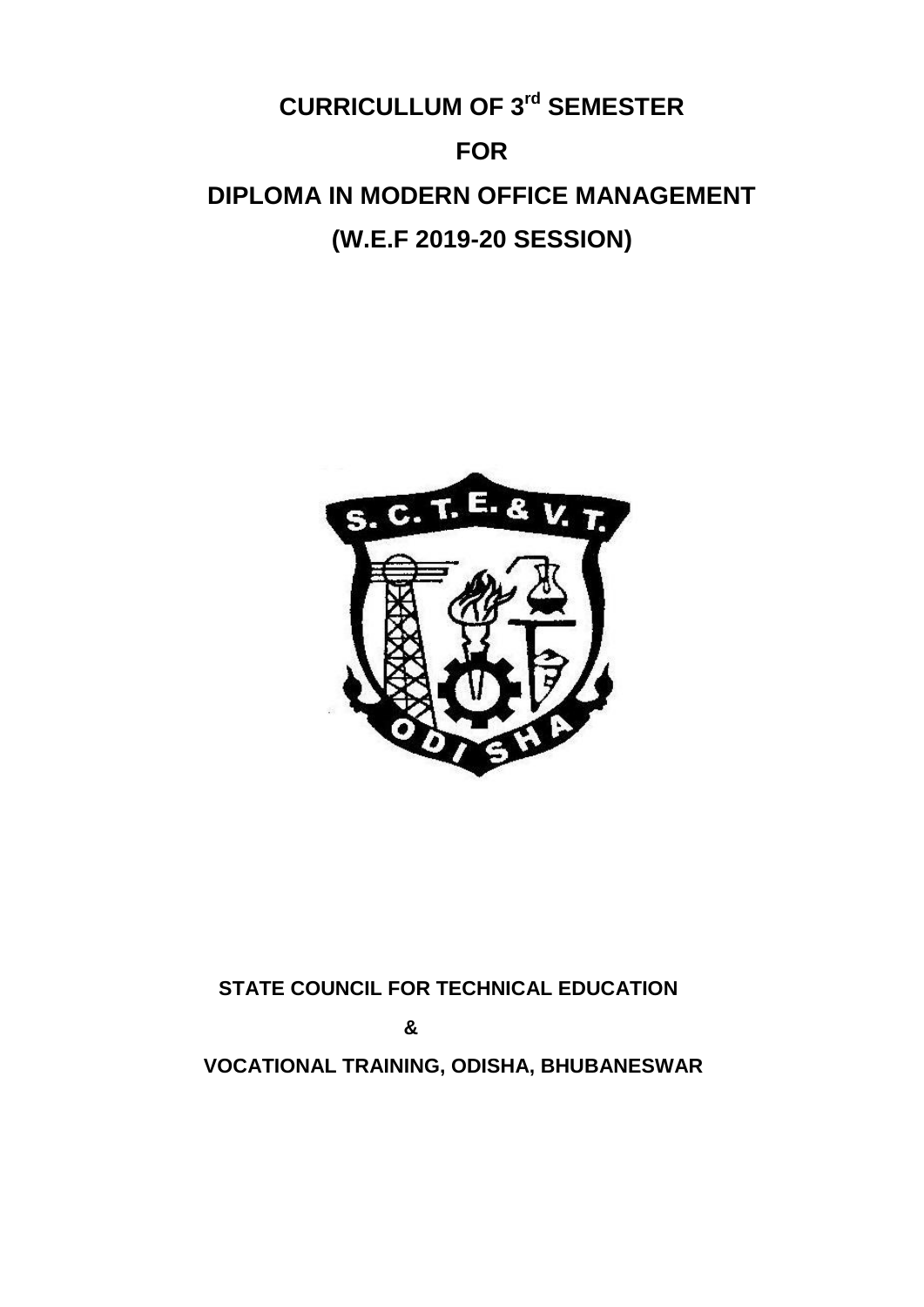| SI. No. | <b>Subject</b>                                                                                                                                                                                                                                 | Periods/week   |                |                | <b>Evaluation Scheme</b>                                                                          |                                |                         |              |
|---------|------------------------------------------------------------------------------------------------------------------------------------------------------------------------------------------------------------------------------------------------|----------------|----------------|----------------|---------------------------------------------------------------------------------------------------|--------------------------------|-------------------------|--------------|
|         |                                                                                                                                                                                                                                                | L              | T              | P              | <b>Internal</b><br>Assessment/<br><b>Sessional</b>                                                | <b>End Sem</b><br><b>Exams</b> | <b>Exams</b><br>(Hours) | <b>Total</b> |
|         | <b>Theory</b>                                                                                                                                                                                                                                  |                |                |                |                                                                                                   |                                |                         |              |
| Th.1    | <b>Fundamentals of Office</b><br>Management                                                                                                                                                                                                    | 5              |                |                | 20                                                                                                | 80                             | 3                       | 100          |
| Th.2    | <b>Human Resource</b><br>Management                                                                                                                                                                                                            | 5              |                |                | 20                                                                                                | 80                             | 3                       | 100          |
| Th.3    | <b>Company Law Secretarial</b><br>Practice                                                                                                                                                                                                     | 5              |                |                | $\overline{20}$                                                                                   | $\overline{80}$                | 3                       | 100          |
| Th.4    | <b>Corporate Accounting</b>                                                                                                                                                                                                                    | 5              | $\blacksquare$ | $\blacksquare$ | 20                                                                                                | 80                             | 3                       | 100          |
| Th. 5   | <b>Environmental Studies</b>                                                                                                                                                                                                                   | 4              |                |                | 20                                                                                                | 80                             | 3                       | 100          |
|         | <b>Total</b>                                                                                                                                                                                                                                   | 24             | $\blacksquare$ | $\blacksquare$ | 100                                                                                               | 400                            | $\blacksquare$          | 500          |
|         | <b>Practical</b>                                                                                                                                                                                                                               |                |                |                |                                                                                                   |                                |                         |              |
| Pr.1    | Seminar & GD                                                                                                                                                                                                                                   | $\blacksquare$ |                | 4              | 50                                                                                                | 50                             | $\overline{2}$          | 100          |
| Pr.2    | <b>Office Automation Lab I</b>                                                                                                                                                                                                                 | $\blacksquare$ |                | 8              | 50                                                                                                | 100                            | $\overline{2}$          | 150          |
|         | <b>Student Centred Activities</b><br>(SCA)                                                                                                                                                                                                     |                |                | 3              |                                                                                                   |                                |                         |              |
|         | Total                                                                                                                                                                                                                                          | $\blacksquare$ | $\blacksquare$ | 15             | 100                                                                                               | 150                            | $\blacksquare$          | 250          |
|         | <b>Grand Total</b>                                                                                                                                                                                                                             | 24             | $\blacksquare$ | 15             | 200                                                                                               | 550                            | $\blacksquare$          | 750          |
|         | Minimum Pass Mark in each Theory subject is 35% and in each Practical subject is 50% and in Aggregate is 40%<br>SCA shall comprise of Extension Lectures/ Personality Development/ Environmental issues /Quiz /Hobbies/ Field visits/ cultural |                |                |                | Abbreviations: L-Lecturer, T-Tutorial, P-Practical . Each class is of minimum 55 minutes duration |                                |                         |              |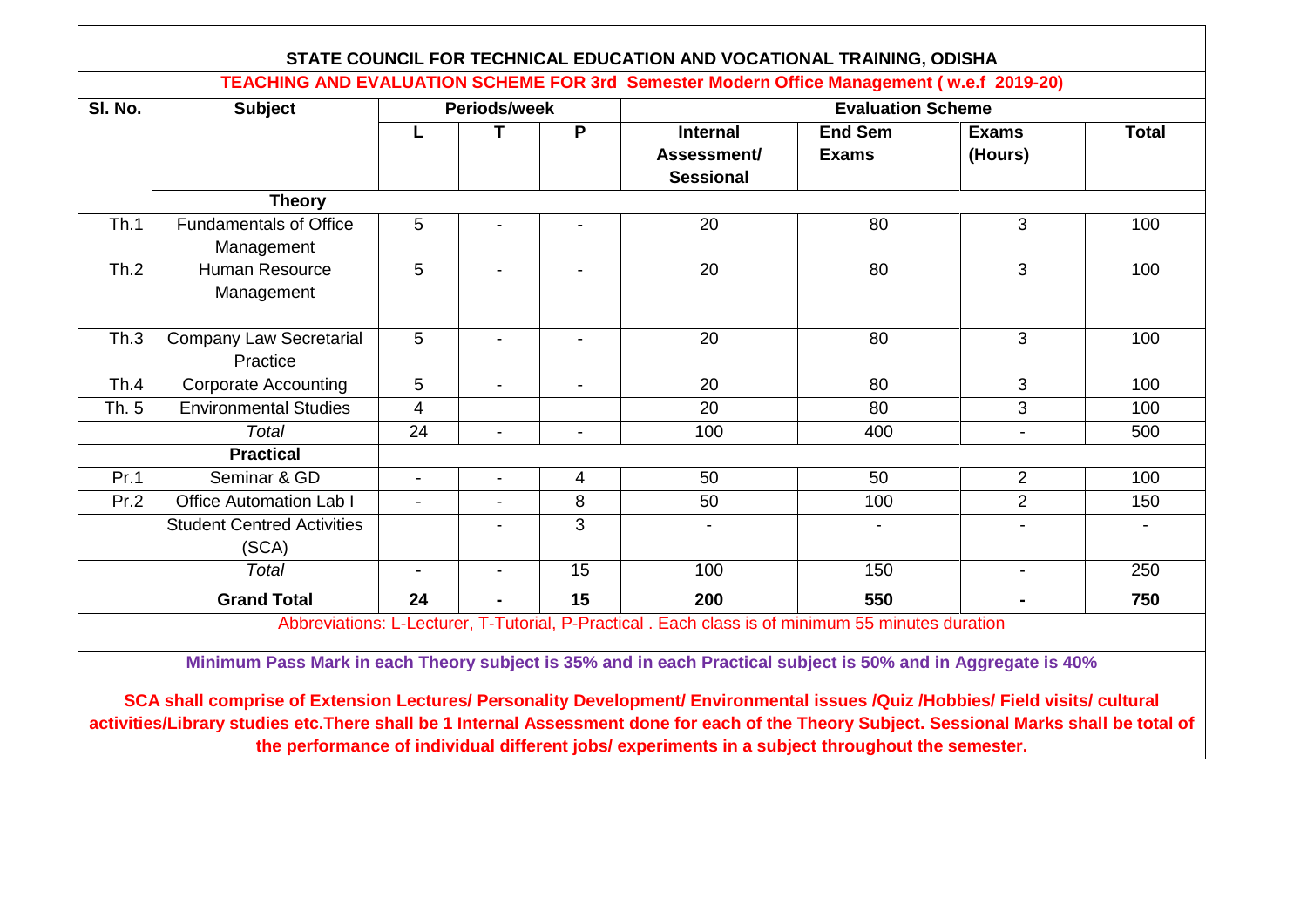# **Th 1 - FUNDAMENTALS OF OFFICE MANAGEMENT**

| <b>Theory</b>      | 5 Periods per<br>week | <b>Internal Assessment</b> | <b>20 Marks</b> |
|--------------------|-----------------------|----------------------------|-----------------|
| Total              | 75                    | <b>End Sem Exam</b>        | 80 Marks        |
| <b>Periods</b>     |                       |                            |                 |
| <b>Examination</b> | <b>3hours</b>         | <b>Total Marks</b>         | 100Marks        |

**Rationale :** Office management is a profession involving the design, implementation, evaluation, and maintenance of the process of [work](https://en.wikipedia.org/wiki/Wage_labour) within an [office](https://en.wikipedia.org/wiki/Office) or other organization, in order to sustain and improve [efficiency](https://en.wikipedia.org/wiki/Efficiency) and [productivity.](https://en.wikipedia.org/wiki/Productivity)

**Objective:** To acquaint the students with office environment, procedure and communication. To improve knowledge on Office management, Modern Office and its functions.

| SI. No. | <b>Topics</b>                                 | <b>Periods</b> |
|---------|-----------------------------------------------|----------------|
| 01      | Introduction to Office                        | 10             |
| 02      | <b>Record Management</b>                      | 20             |
| 03      | Office Accommodation and Working Environment  | 15             |
| 04      | <b>Supervisory Skills &amp; Communication</b> | 15             |
| 05      | Leadership and Motivation                     | 15             |
|         | Total                                         | 75             |

#### **CONTENTS:-**

#### **UNIT-I Introduction**

- 1.1 Meaning of Definition of Office
- 1.2 Nature of Office Work
- 1.3 Importance and Functions of Office
- 1.4 Meaning and Definition of Office Management
- 1.5 Functions, Duties and Qualities of Office Manager

#### **UNIT-II Record Management**

- 2.1 Record Keeping: Objectives, Principles of Record Keeping<br>2.2 Filing: Types of filing. Steps in filing. selecting the appropria
- 2.2 Filing: Types of filing, Steps in filing, selecting the appropriate filing system<br>2.3 Indexing, Types of Indexing, handling incoming and outgoing mails
- Indexing, Types of Indexing, handling incoming and outgoing mails
- 2.4 Meaning and Definition of Organization Structure, Types of Organization Structure
- 2.5 Advantages and Disadvantages of Different Types of Structures

#### **UNIT-III Office Accommodation and Working Environment**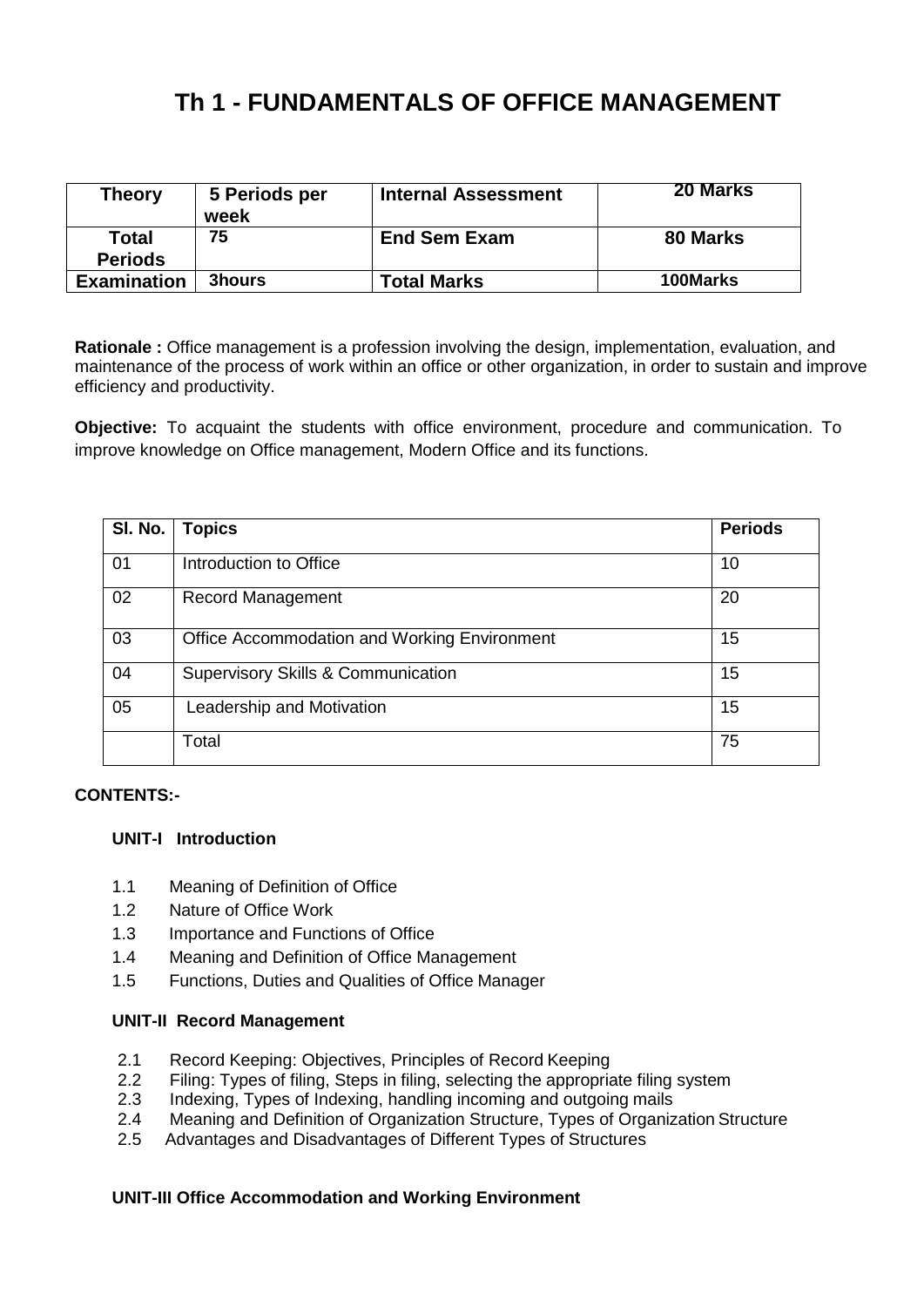- 3.1 Meaning and Importance of Office Accommodation<br>3.2 Factors Influencing Choice of Office Accommodation
- 3.2 Factors Influencing Choice of Office Accommodation<br>3.3 Meaning and Definition of Working Environment
- Meaning and Definition of Working Environment
- 3.4 Factors Affecting Working Environment

#### **UNIT-IV Supervisory Skills & Communication**

- 4.1 Supervisory Skill: Meaning, Skills of Supervisor
- 4.2 Function of Supervisor
- 4.3 Communication: Meaning, Process, Tools and Types
- 4.4 Barriers in Communication

#### **UNIT-V: Leadership and Motivation**

- 5.1 Leadership: Meaning and concept, Importance
- 5.2 Qualities of a leader, Relationship and difference
- 5.3 Leadership and Motivation, Organizational Leadership<br>5.4 Leadership Ethics: Trait of an ethical leader
- Leadership Ethics: Trait of an ethical leader
- 5.5 Leadership Style: Types, Situational Leadership, Emotional Intelligence of leader

#### **Syllabus Coverage up to I.A**

- **1. Unit -1**
- **2. Unit -2**
- **3 Unit -3**

| SI.No | <b>Name of Authors</b> | <b>Title of the Book</b>              | <b>Name of Publisher:</b>            |
|-------|------------------------|---------------------------------------|--------------------------------------|
| 01    | Chopra and Chopra      | <b>Office Management</b>              | Vikas Publishing House P.<br>Ltd.    |
| 02    | Sharma and Gupta       | Office Organization and<br>Management | <b>Dreamtech Publication</b>         |
| 03    | Krishna Murty          | <b>Office Management</b>              | <b>Comdex Computer</b><br>Publishing |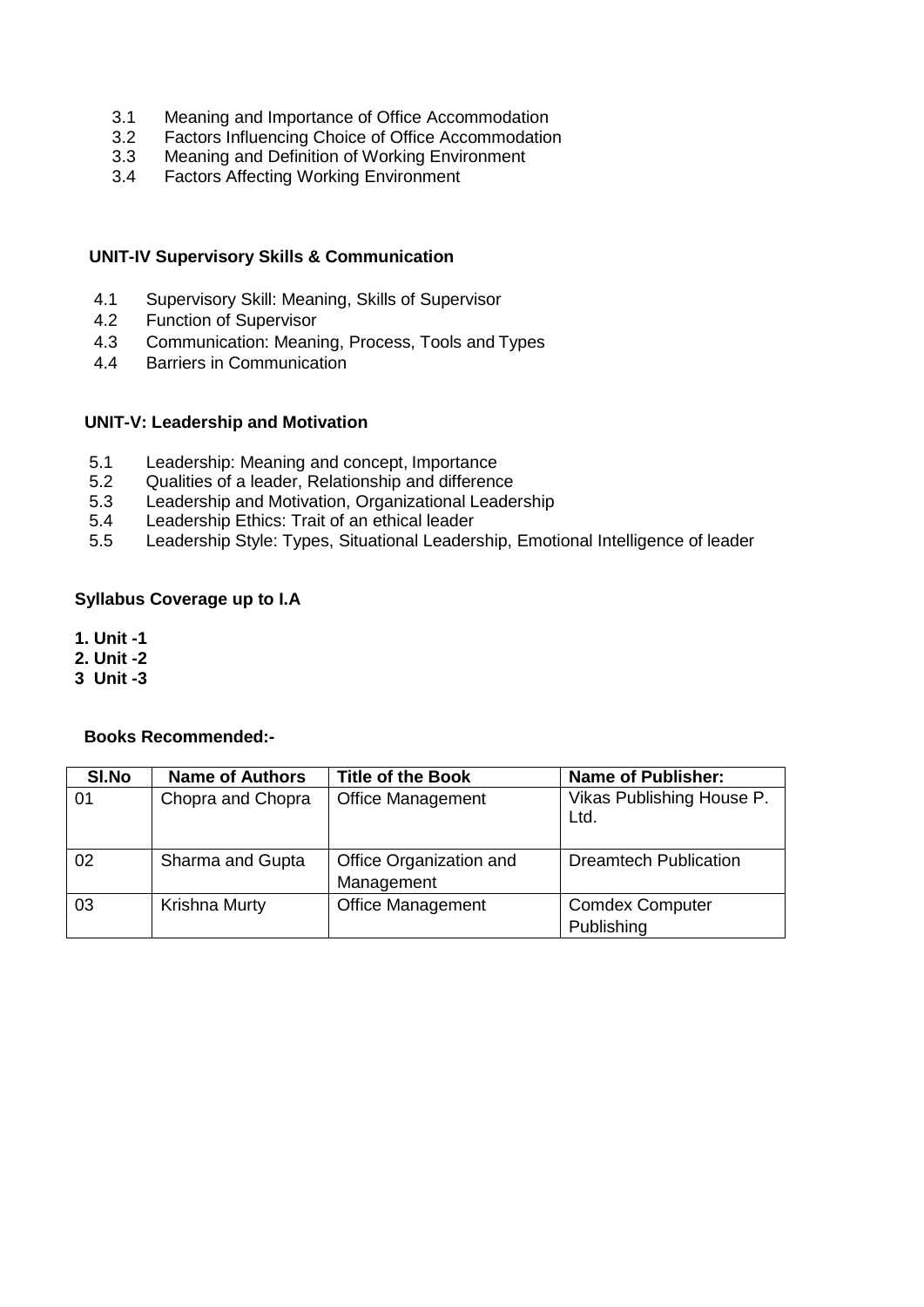# **TH 2- HUMAN RESOURCE MANAGEMENT**

| Theory                  | 5 Periods per<br>week | <b>Internal Assessment</b> | <b>20 Marks</b> |
|-------------------------|-----------------------|----------------------------|-----------------|
| Total<br><b>Periods</b> | 75                    | <b>End Sem Exam</b>        | 80 Marks        |
| <b>Examination</b>      | <b>3hours</b>         | <b>Total Marks</b>         | 100Marks        |

**Rationale:** Human Resource Management deals with issues related to compensation, performance management, **organisation** development, safety, wellness, benefits, employee motivation, training and others. HRM plays a strategic role in managing people and the workplace culture and environment.

**Objective:** The objective of the course is to acquaint students with the techniques and principles to manage human resource of an organisation.

#### **Contents:-**

| SI. No. | <b>Topics</b>                   | <b>Periods</b> |
|---------|---------------------------------|----------------|
| 01      | Human Resource Management       | 15             |
| 02      | Acquisition of Human Resource   | 15             |
| 03      | <b>Training and Development</b> | 15             |
| 04      | Performance Appraisal           | 20             |
| 05      | Maintenance                     | 10             |
|         | Total                           | 75             |

#### **Unit I: Human Resource Management**

- 1.1 Concept, Functions and role
- 1.2 Status and competencies of HR Manager
- 1.3 HR Policies, Evolution of HRM.
- 1.4 Emerging Challenges of HRM
- 1.5 Working diversity, empowerment, Downsizing
- 1.6 VRS, Human Resource Information System

#### **Unit II: Acquisition of Human Resource**

- 2.1 Human Resource Planning- Quantitative and Qualitative dimensions
- 2.2 Job analysis job description and job specification
- 2.3 Recruitment Concept and sources
- 2.4 Selection Concept and process, test and interview, placement induction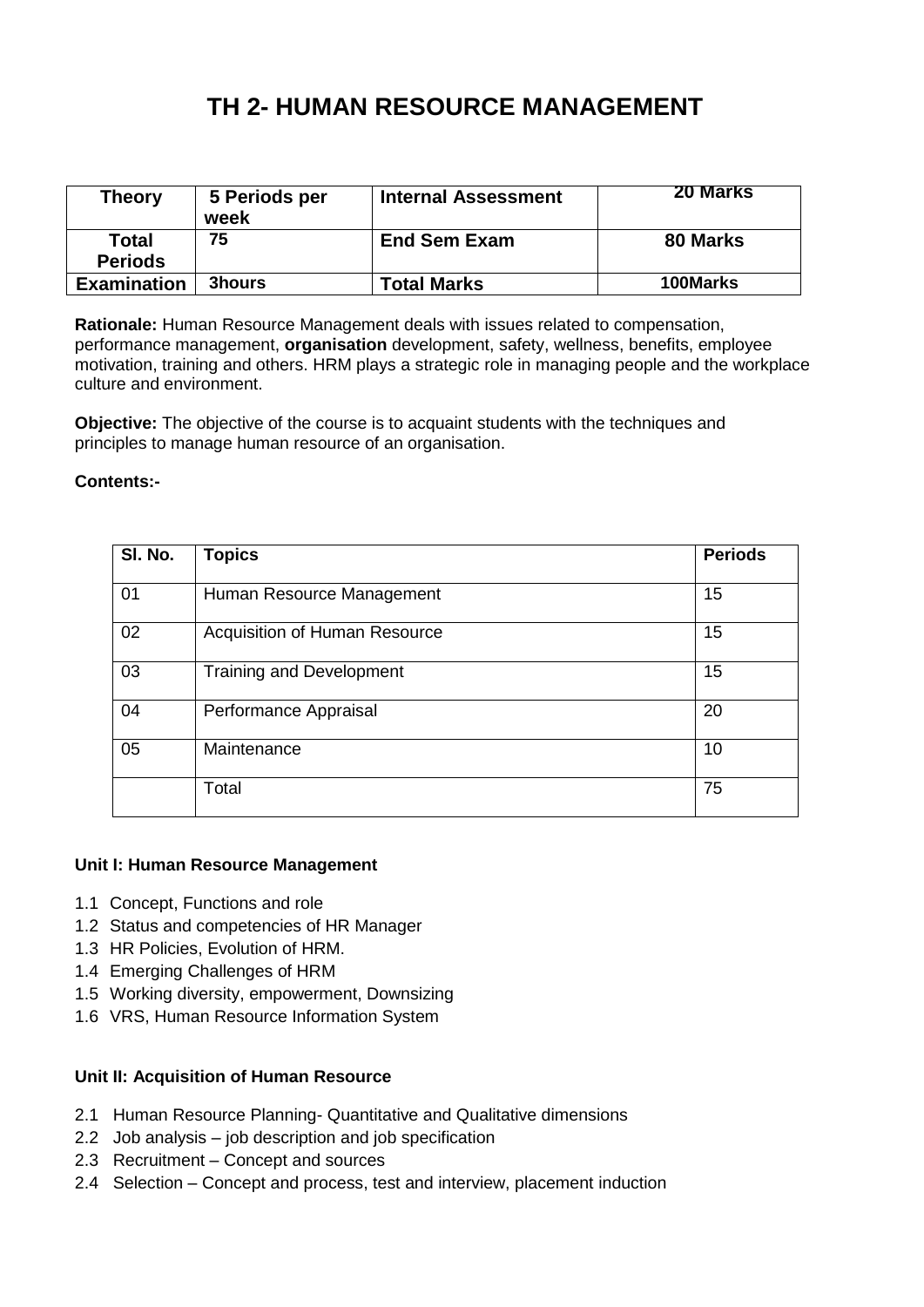### **Unit III: Training and Development**

- 3.1 Concept and Importance
- 3.2 Identifying Training and Development needs
- 3.3 Designing Training Programmes
- 3.4 Role Specific and Competency Based Training
- 3.5 Evaluating Training Effectiveness
- 3.6 Training Process Outsourcing
- 3.7 Management Development, Career Development

#### **Unit IV: Performance Appraisal**

- 4.1 Nature and Objectives
- 4.2 Modern Techniques of Performance Appraisal
- 4.3 Potential Appraisal and Employee Counselling
- 4.4 Job Changes Transfer and Promotions
- 4.5 Compensation: Concept and Policies, Job Evaluation
- 4.6 Methods of Wage Payments and Incentive plan
- 4.7 Fringe Benefits, Performance Linked Compensation.

#### **Unit V: Maintenance**

- 5.1 Employee Health and Safety, Employee Welfare
- 5.2 Social Security, Employer Employee Relations An Overview
- 5.3 Grievance Handling and Redressal Industrial Disputes Causes and Settlement Machinery

#### **Syllabus Coverage upto I.A**

- **1. Unit -1**
- **2. Unit -2**
- **3 Unit -3**

| SI.No | <b>Name of Authors</b> | <b>Title of the Book</b>     | <b>Name of Publisher:</b>   |
|-------|------------------------|------------------------------|-----------------------------|
| 01    | Khanka S.S.            | Human Resource<br>Management | S Chand                     |
|       |                        |                              |                             |
| 02    | Rao V.S.P              | Human Resource               | <b>Vikash Publication</b>   |
|       |                        | Management                   |                             |
| 03    | DeCenzo, D,A and       | Personnel/Human              | Prentice Hall of India, New |
|       | S.P. Robbins           | <b>Resource Management</b>   | Delhi.                      |
|       |                        |                              |                             |
|       |                        |                              |                             |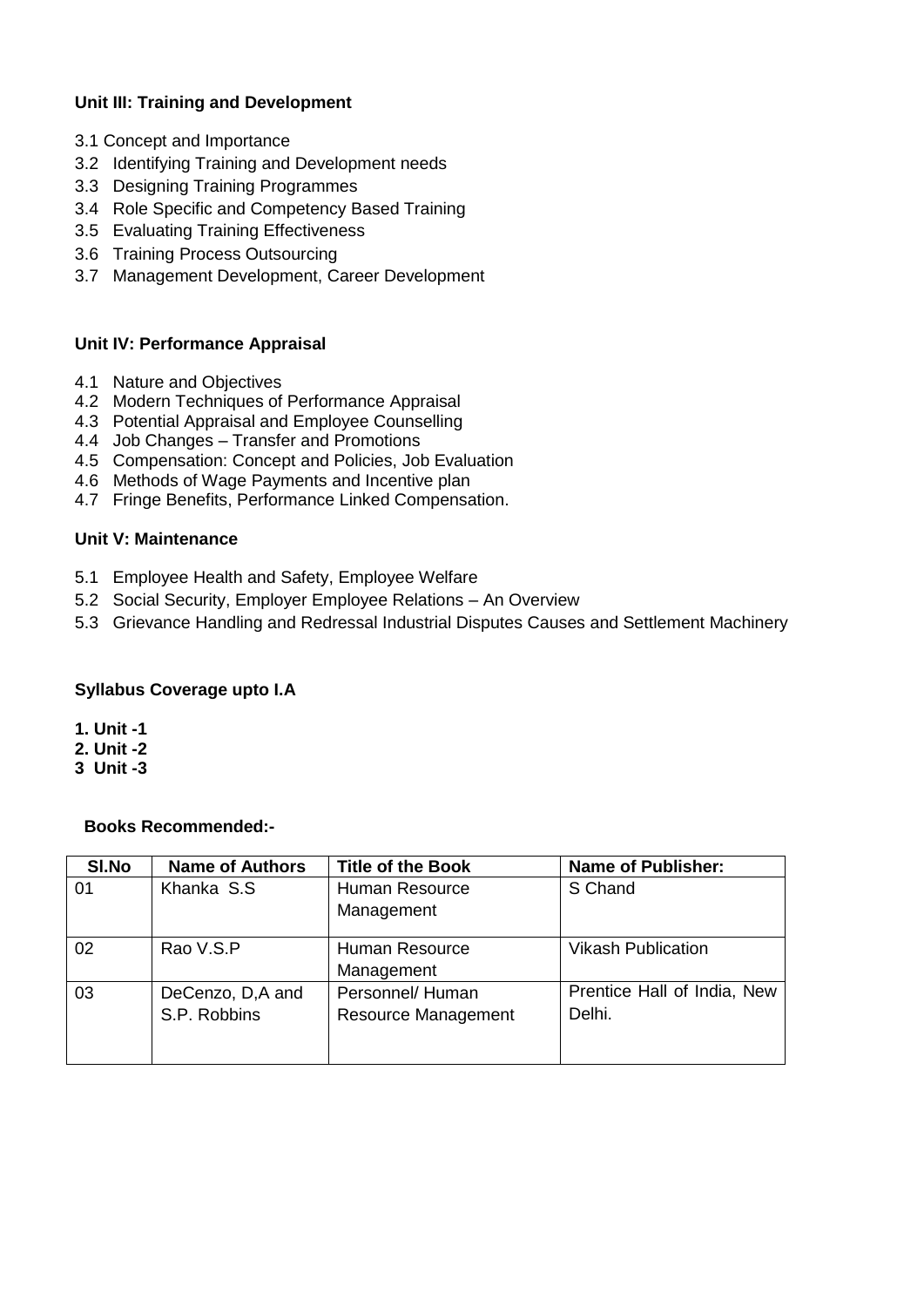# **TH 3- COMPANY LAW AND SECRETARIAL PRACTICE**

| Theory                         | 5 Periods per<br>week | <b>Internal Assessment</b> | <b>20 Marks</b> |
|--------------------------------|-----------------------|----------------------------|-----------------|
| <b>Total</b><br><b>Periods</b> | 75                    | <b>End Sem Exam</b>        | 80 Marks        |
| <b>Examination</b>             | <b>3hours</b>         | <b>Total Marks</b>         | 100Marks        |

**Rationale:** If you imagine doing business without any legal means to protect your best interests, you'll understand why the rule of law is important to business. The rule of law gives everyone a framework for how to act and operate. It holds people, businesses and government accountable for their actions. Secretarial Practice' has been used to include knowledge, skills, procedure and methods of work to be performed by a Private Secretary or Office Assistant.

**Objective:** To help the students to acquire the conceptual knowledge of company formation, issue management and resolutions.

| SI. No. | <b>Topics</b>                              | <b>Periods</b> |
|---------|--------------------------------------------|----------------|
| 01      | Introduction                               | 15             |
| 02      | Company Formation & Issue Of And Debenture | 20             |
| 03      | <b>Company Management</b>                  | 15             |
| 04      | <b>Company Meetings</b>                    | 15             |
| 05      | <b>Resolutions</b>                         | 10             |
|         | Total                                      | 75             |

#### **Contents:-**

#### **Unit-I:INTRODUCTION**

- 1.0 Meaning ,Definition and importance of secretarial Practice
- 1.1 Type of Secretaries and their function functions
- 1.2 Appointment of company Secretary.
- 1.3 Rights Duties and Power of Company Secretary.
- 1.4 Liabilities of Company Secretary.

#### **Unit-II: COMPANY FORMATION & ISSUE OF AND DEBENTURE**

- 2.0 Role of a secretary in the formation of a company
- 2.1 Issue of Share and Debentures
- 2.2 Procedures for application and allotment of shares.
- 2.3 Forfeiture and Re-issue of Shares and debentures.
- 2.4 Share Certificates and Share Warrants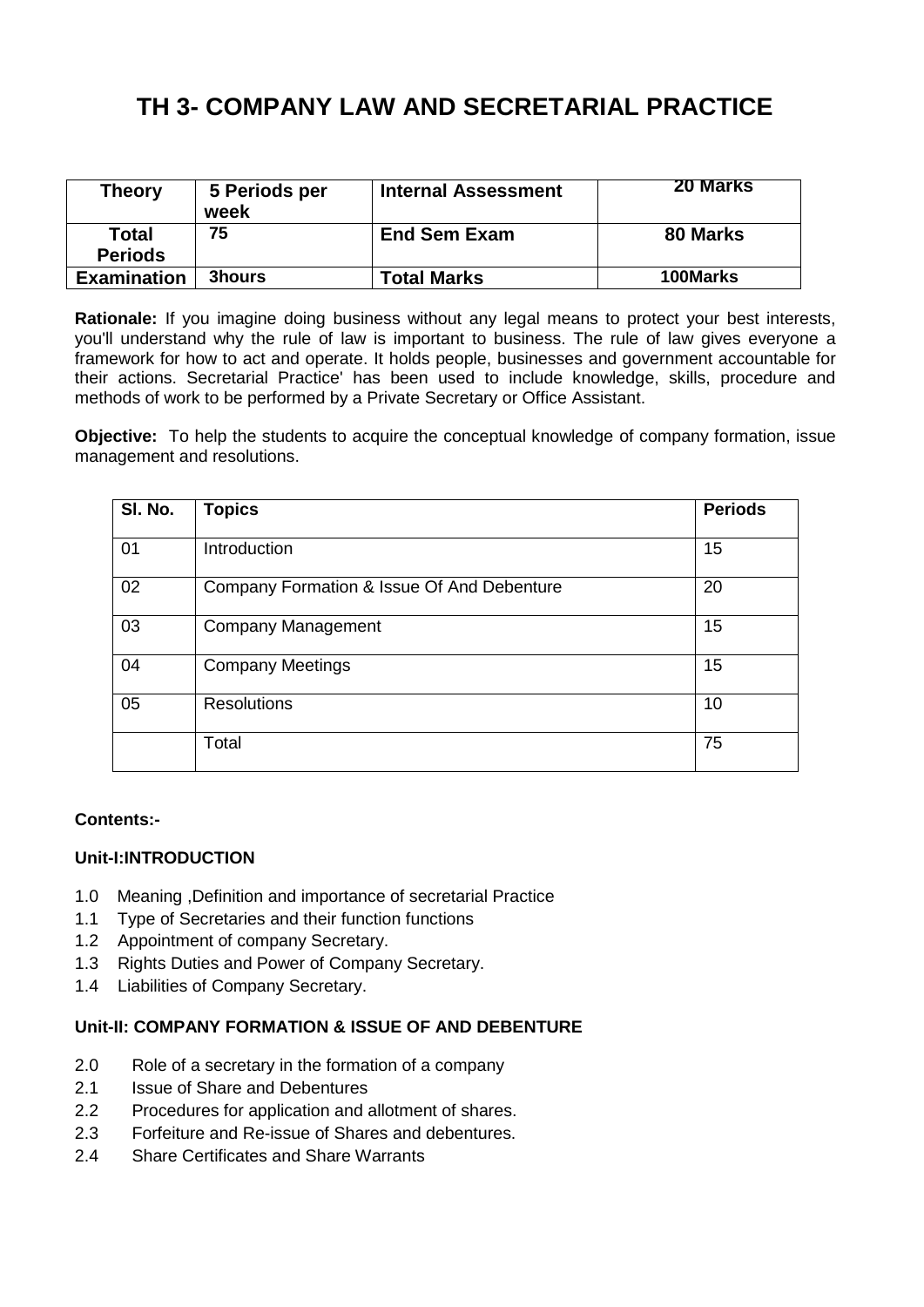### **Unit-III: COMPANY MANAGEMENT**

- 3.0 Appointment, duties and powers of a Director
- 3.1 Appointment, Duties and powers of a Meaning Directors
- 3.2 Company Meeting Types of Meeting
- 3.3 Secretarial Work regarding conduct of a meeting

#### **Unit-IV: COMPANY MEETINGS**

- 4.0 Preparing of an Agenda<br>4.1 Quorum
- 4.1 Quorum<br>4.2 Votina
- 4.2 Voting<br>4.3 Poll
- 4.3 Poll
- **Proxies**

### **Unit – V: RESOLUTIONS**

- 5.1 Types of Minutes
- 5.2 Recording of Minutes
- 5.3 Secretarial Work regarding Resolutions

#### **Syllabus Coverage upto I.A**

- **1. Unit -1**
- **2. Unit -2**
- **3 Unit -3**

| SI.No | <b>Name of Authors</b> | Title of the Book           | <b>Name of Publisher:</b>      |
|-------|------------------------|-----------------------------|--------------------------------|
|       | B.N. Tondon            | <b>Secretarial Practice</b> | S Chand & Company Pvt Ltd      |
| 02    | S.A Sherlekar          | <b>Secretarial Practice</b> | Himalaya Publishing House      |
| 03    | N.D Kapoor             | Company Law                 | <b>Sultan Chand &amp; Sons</b> |
| 04    | M.C. Kuchhal           | Company Law                 | <b>Vikas Publishing House</b>  |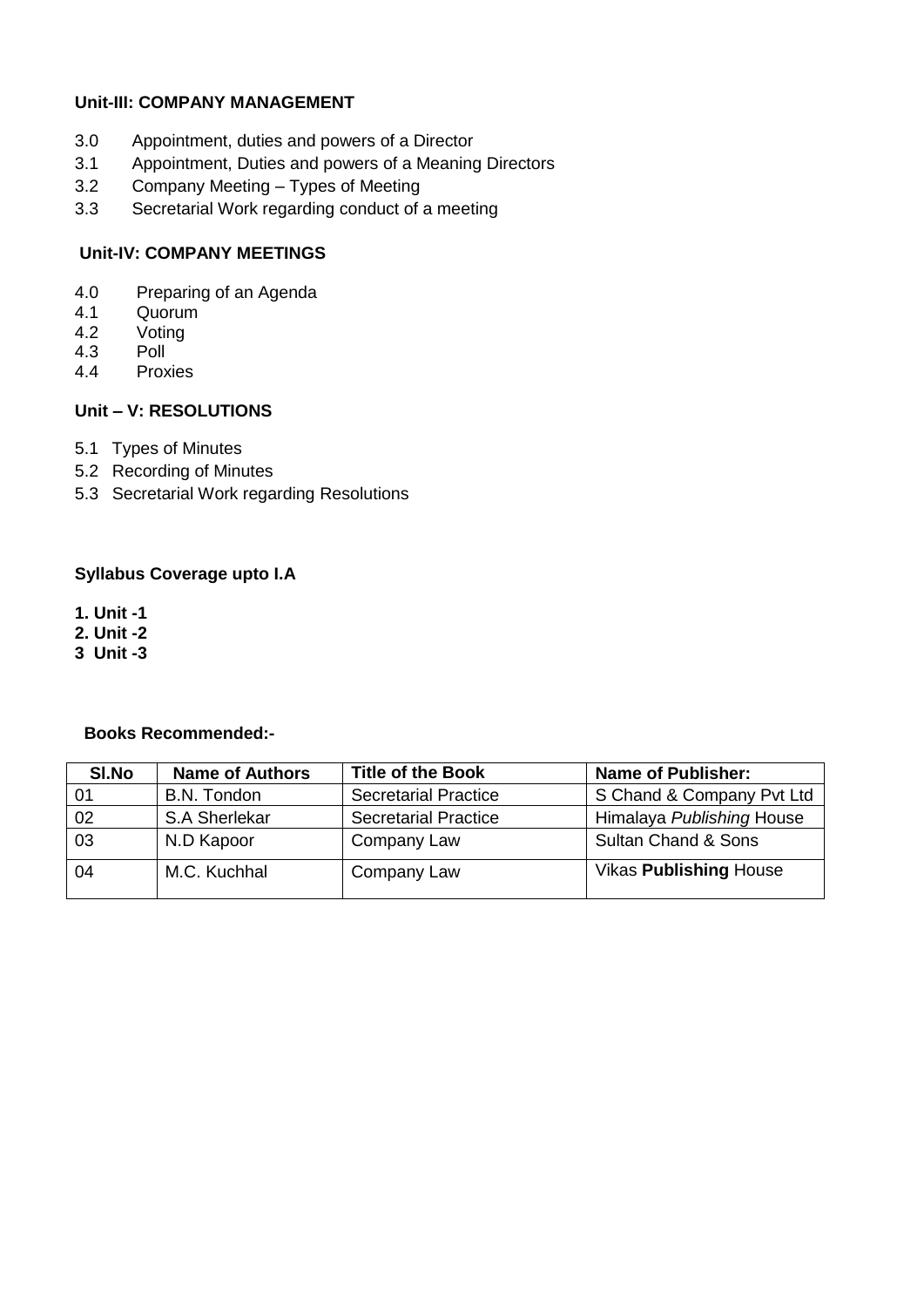# **TH 4- CORPORATE ACCOUNTING**

| Theory                         | 5 Periods per<br>week | <b>Internal Assessment</b> | 20 Marks |
|--------------------------------|-----------------------|----------------------------|----------|
| <b>Total</b><br><b>Periods</b> | 75                    | <b>End Sem Exam</b>        | 80 Marks |
| <b>Examination</b>             | <b>3hours</b>         | <b>Total Marks</b>         | 100Marks |

Rationale: The subject of management accounting is expanding its horizon day-by-day. It is a subject of recent origin and it is a combination of two words i. Management and ii. Accounting. A better management is a key to success. Hence any organisation will be interested in its better management, when accounting is used for the purpose of management.

Objectives : To help the students to acquire the conceptual knowledge of the corporate accounting and to learn the techniques of preparing the financial statements.

| SI. No. | <b>Topics</b>                                       | <b>Periods</b> |
|---------|-----------------------------------------------------|----------------|
| 01      | Share Capital And Loan Capital                      | 15             |
| 02      | <b>Company Final Accounts</b>                       | 15             |
| 03      | <b>Valuation Of Share And Goodwill</b>              | 15             |
| 04      | <b>Accounts For Amalgamation And Reconstruction</b> | 15             |
| 05      | <b>Funds Flow And Cash Flow Statements</b>          | 15             |
|         | Total                                               | 75             |

### **Contents:-**

### **UNIT-1 SHARE CAPITAL AND LOAN CAPITAL:**

- 1.1 **Issue Forfeiture and Re-Issue Share**
- 1.2 Types of Share, Types of Share capital
- 1.3 Redemption of Preference Share
- 1.4 Debenture- Types of Debentures
- 1.5 Issue and Redemption of Debentures

#### **UNIT-2 COMPANY FINAL ACCOUNTS:**

- 2.1 Concepts of Final Accounts
- 2.2 Components of Final Accounts
- 2.3 Preparations of Profit and Loss Account and Balance Sheets

#### **UNIT-3 VALUATION OF SHARE AND GOODWILL**

- 3.1 Meaning of Shares-Types of Share
- 3.2 Methods of Valuation of Share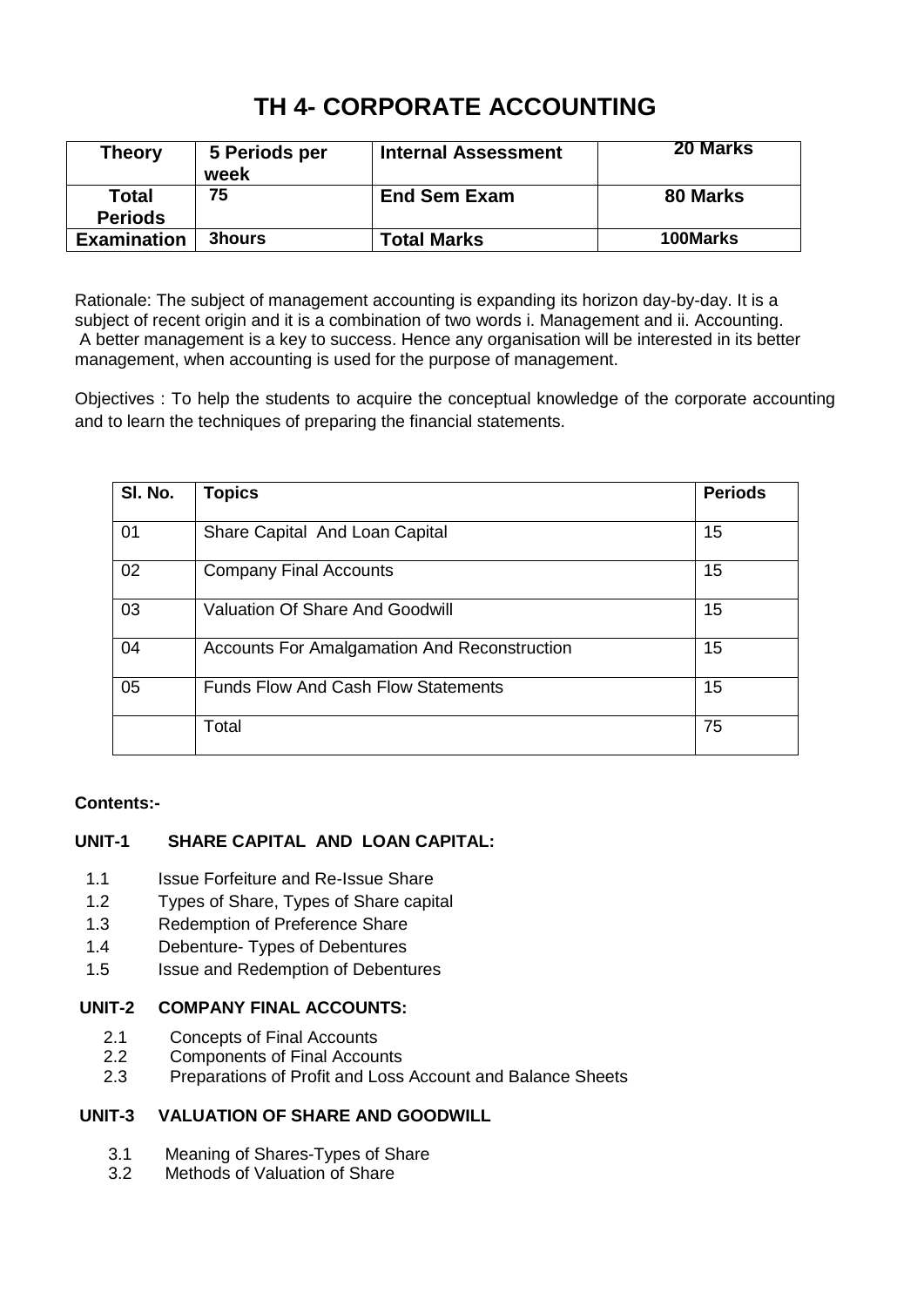- 3.3 Good-Meaning, Definition, Concepts, Need for Valuation of Goodwill
- Methods of Valuation of Goodwill

#### **UNIT-4 ACCOUNTS FOR AMALGAMATION AND RECONSTUCTION**

- 4.1 Meaning and Definition of Amalgamation<br>4.2 As Per Accounting Standard 14
- 4.2 As Per Accounting Standard 14<br>4.3 Reconstruction-Internal and Exte
- Reconstruction-Internal and External

#### **UNIT-5 FUNDS FLOW AND CASH FLOW STATEMENTS**

- 5.1 Meaning, Definition, Concepts of Funds Flow Statement
- 5.2 Preparation of Funds Flow Statement<br>5.3 Meaning Definition concept of cash flow
- Meaning Definition concept of cash flow statement (AS-3)
- 5.4 Preparation of Cash Flow Statement

#### **Syllabus Coverage upto I.A**

**1. Unit -1**

**2. Unit -2**

**3 Unit -3**

| SI.No | <b>Name of Authors</b> | <b>Title of the Book</b>     | <b>Name of Publisher:</b> |
|-------|------------------------|------------------------------|---------------------------|
| 01    | R.L.Gupta &            | <b>Corporate Accounting</b>  | S.Chand & Sons, New Delhi |
|       | M.Radhaswary           |                              |                           |
| 02    | S.N.Maheswari          | <b>Corporate Accounting</b>  | Vikash Publishing House,  |
|       |                        |                              | New Delhi                 |
| 03    | Jain and Narang        | <b>Company Accounting</b>    | Kalyani publishers, New   |
|       |                        |                              | Delhi                     |
|       |                        |                              |                           |
|       |                        |                              |                           |
| 04    | Shashi K. Gupta        | <b>Management Accounting</b> | Kalyani publishers,       |
|       | and R.K. Sharma        |                              | New Delhi                 |
|       |                        |                              |                           |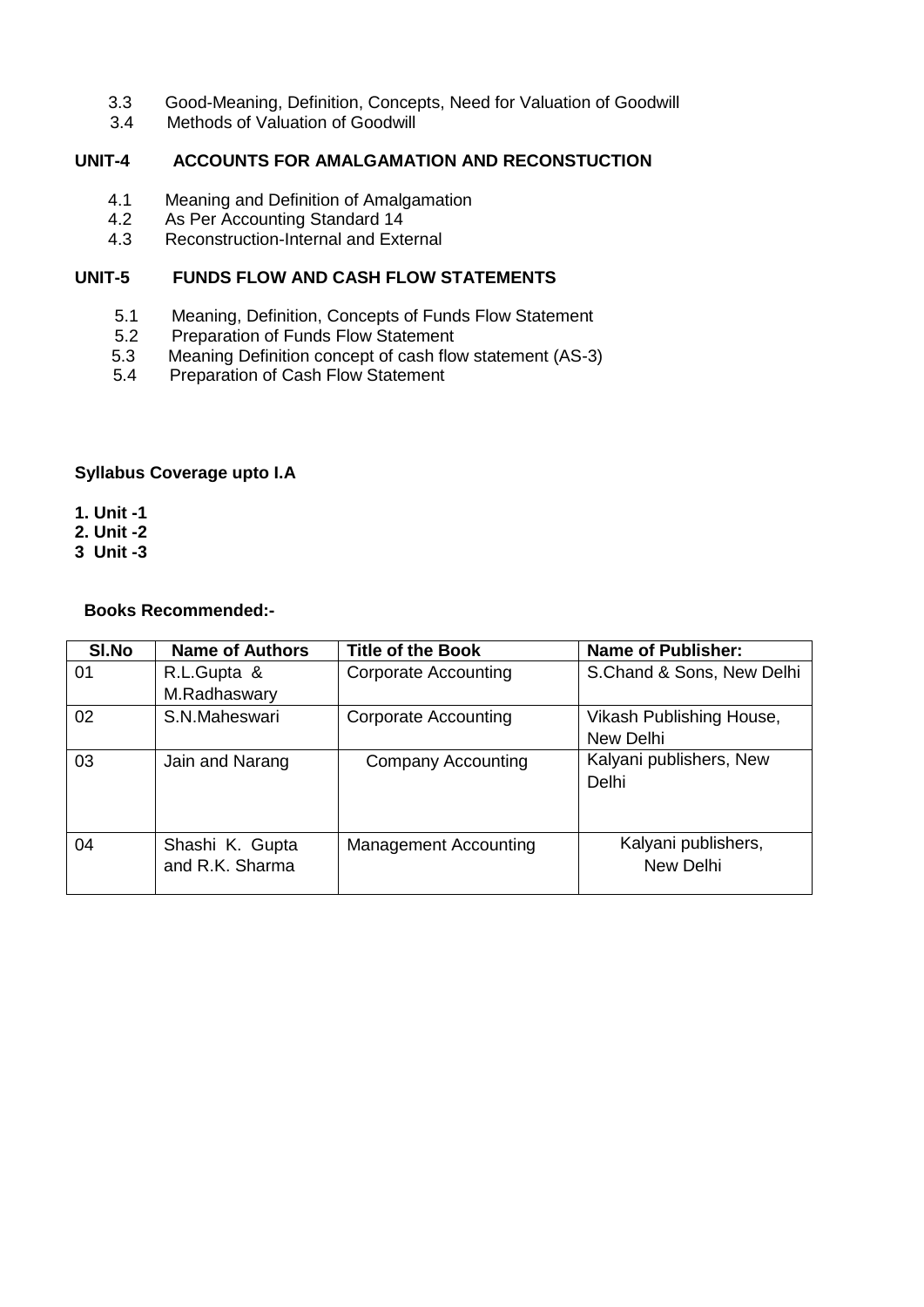# **Th5. ENVIRONMENTAL STUDIES**

### **(Common to all Branches)**

| Name of the Course: Diploma in Electrical Engineering |           |                      |                 |  |
|-------------------------------------------------------|-----------|----------------------|-----------------|--|
| Course code:                                          |           | Semester             | 3 <sup>rd</sup> |  |
| <b>Total Period:</b>                                  | 60        | Examination:         | 3 hrs           |  |
| Theory periods:                                       | 4P / week | Internal Assessment: | 20              |  |
| Maximum marks:                                        | 100       | <b>End Semester</b>  | 80              |  |
|                                                       |           | Examination:         |                 |  |

### **A. RATIONALE:**

Due to various aspects of human developments including the demand of different kinds of technological innovations, most people have been forgetting that, the Environment in which they are living is to be maintained under various living standards for the preservation of better health. The degradation of environment due to industrial growth is very much alarming due to environmental pollution beyond permissible limits in respect of air, water industrial waste, noise etc. Therefore, the subject of Environmental Studies to be learnt by every student in order to take care of the environmental aspect in each and every activity in the best possible manner.

### **B. OBJECTIVE:**

After completion of study of environmental studies, the student will be able to:

1. Gather adequate knowledge of different pollutants, their sources and shall be aware of solid waste management systems and hazardous waste and their effects.

| C. Topic wise distribution of periods: |                                                       |               |  |
|----------------------------------------|-------------------------------------------------------|---------------|--|
| SI. No.                                | <b>Topics</b>                                         | <b>Period</b> |  |
|                                        | The Multidisciplinary nature of environmental studies | 04            |  |
| 2                                      | <b>Natural Resources</b>                              | 10            |  |
| 3                                      | <b>Systems</b>                                        | 08            |  |
| 4                                      | Biodiversity and it's Conservation                    | 08            |  |
| 5                                      | <b>Environmental Pollution</b>                        | 12            |  |
| 6                                      | Social issues and the Environment                     | 10            |  |
| 7                                      | Human population and the environment                  | 08            |  |
|                                        | Total:                                                | 60            |  |

2. Develop awareness towards preservation of environment.

# **D. COURSE CONTENTS**

## **1. The Multidisciplinary nature ofenvironmental studies:**

1.1 Definition, scope and importance.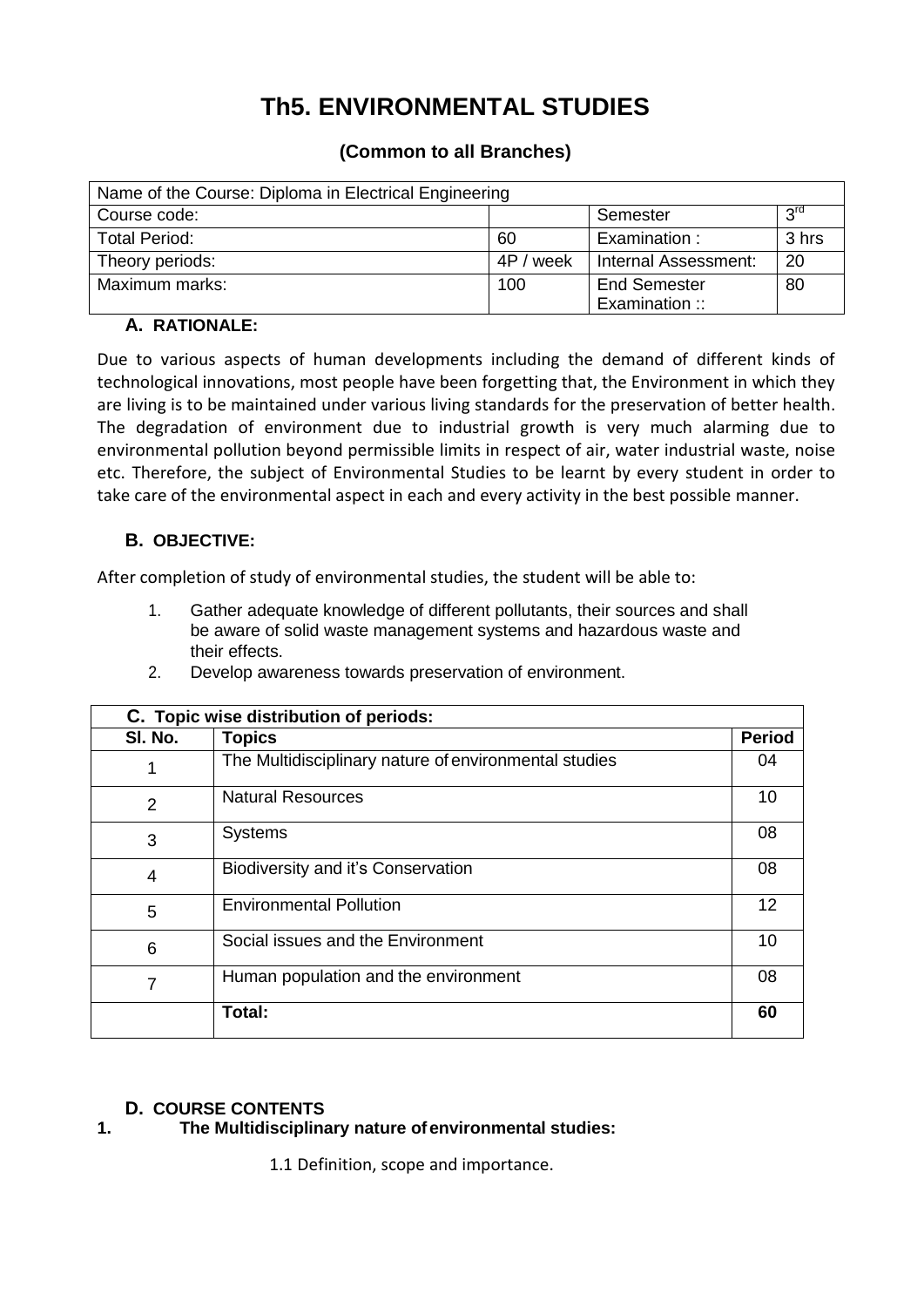#### 1.2 Need for public awareness.

#### **2. Natural Resources:**

#### **Renewable and non renewable resources:**

- a) Natural resources and associated problems.
	- 2.1.1. Forest resources: Use and over-exploitation, deforestation, case studies, Timber extraction mining, damsandtheireffectsonforestsandtribalpeople.
	- 2.1.2. Water resources: Use and over-utilization of surface and ground water, floods, drought, conflicts over water, dam's benefits and problems.
	- 2.1.3. Mineral Resources: Use and exploitation, environmental effects of extracting and using mineralresources.
	- 2.1.4. Food Resources: World food problems, changes caused by agriculture and over grazing, effects of modern agriculture, fertilizers- pesticides problems, water logging, salinity,.
	- 2.1.5. Energy Resources: Growing energy need, renewable and non-renewable energy sources, use of alternate energy sources, case studies.
	- 2.1.6. Land Resources: Land as a resource, land degradation, man induceslandslides, soil erosion, anddesertification.
- b) Role of individual in conservation of natural resources.
- c) Equitable use of resources for sustainable life styles.

#### 3. **Systems:**

- 3.1. Concept of an eco system.
- 3.2. Structure and function of an eco system.
- 3.3. Producers, consumers, decomposers.
- 3.4. Energy flow in the eco systems.
- 3.5. Ecological succession.
- 3.6. Food chains, food webs and ecological pyramids.
- 3.7. Introduction, types, characteristic features, structure and function of the following eco system:
- 3.8. Forest ecosystem:
- 3.9. Aquatic eco systems (ponds, streams, lakes, rivers, oceans, estuaries).

### 4. **Biodiversity and it's Conservation:**

- 4.1. Introduction-Definition: genetics, species and ecosystem diversity.
- 4.2. Biogeographically classification of India.
- 4.3. Value of biodiversity: consumptive use, productive use, social ethical, aesthetic and optin values.
- 4.4. Biodiversity at global, national and local level.
- 4.5. Threats to biodiversity: Habitats loss, poaching of wild life, man wildlife conflicts.

### 5. **Environmental Pollution:**

- 5.1. Definition Causes, effects and control measures of:
	- a) Air pollution.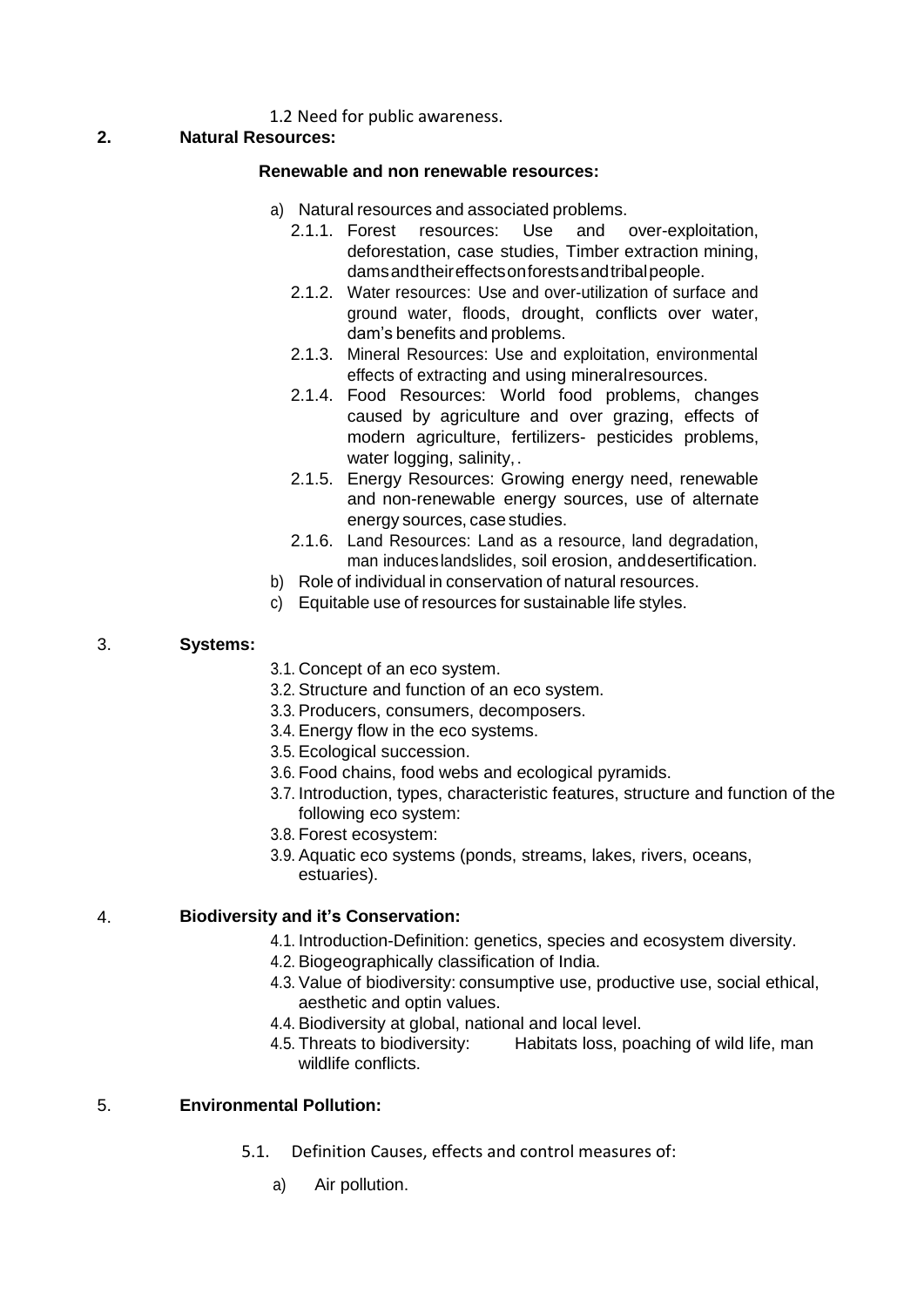- b) Water pollution.
- c) Soil pollution
- d) Marine pollution
- e) Noise pollution.
- f) Thermal pollution
- g) Nuclear hazards.
- 5.2. Solid waste Management: Causes, effects and control measures of urban and industrial wastes.
- 5.3. Role of an individual in prevention of pollution.
- 5.4. Disaster management: Floods, earth quake, cyclone and landslides.

#### 6. **Social issues and the Environment:**

- 6.1. Form unsustainable to sustainable development.
- 6.2. Urban problems related to energy.
- 6.3. Water conservation, rain water harvesting, water shed management.
- 6.4. Resettlement and rehabilitation of people; its problems and concern.
- 6.5. Environmental ethics: issue and possible solutions.
- 6.6. Climate change, global warming, acid rain, ozone layer depletion, nuclear accidents and holocaust, case studies.
- 6.7. Air (prevention and control of pollution) Act.
- 6.8. Water (prevention and control of pollution) Act.
- 6.9. Public awareness.

#### 7. **Human population and the environment:**

- 7.1. Population growth and variation among nations.
- 7.2. Population explosion- family welfare program.
- 7.3. Environment and humanhealth.
- 7.4. Human rights.
- 7.5. Value education
- 7.6. Role of information technology in environment and human health.

#### **Syllabus coverage up to Internal assessment**

| Chapters: 1, 2 and 3.      |                                                         |                        |                                            |  |
|----------------------------|---------------------------------------------------------|------------------------|--------------------------------------------|--|
| <b>Learning Resources:</b> |                                                         |                        |                                            |  |
| SI.No                      | <b>Title of the Book</b>                                | <b>Name of Authors</b> | <b>Name of Publisher</b>                   |  |
| 1.                         | <b>Textbook of Environmental</b><br>studies             | Erach Bharucha         | #UGC                                       |  |
| 2.                         | Fundamental concepts in<br><b>Environmental Studies</b> | D.D. Mishra            | S.Chand & Co-Ltd                           |  |
| 3.                         | <b>Text book of Environmental</b><br><b>Studies</b>     | K.Raghavan Nambiar     | <b>SCITECH</b><br>Publication Pvt.<br>Ltd. |  |
| 4.                         | <b>Environmental Engineering</b>                        | V.M.Domkundwar         | Dhanpat Rai & Co                           |  |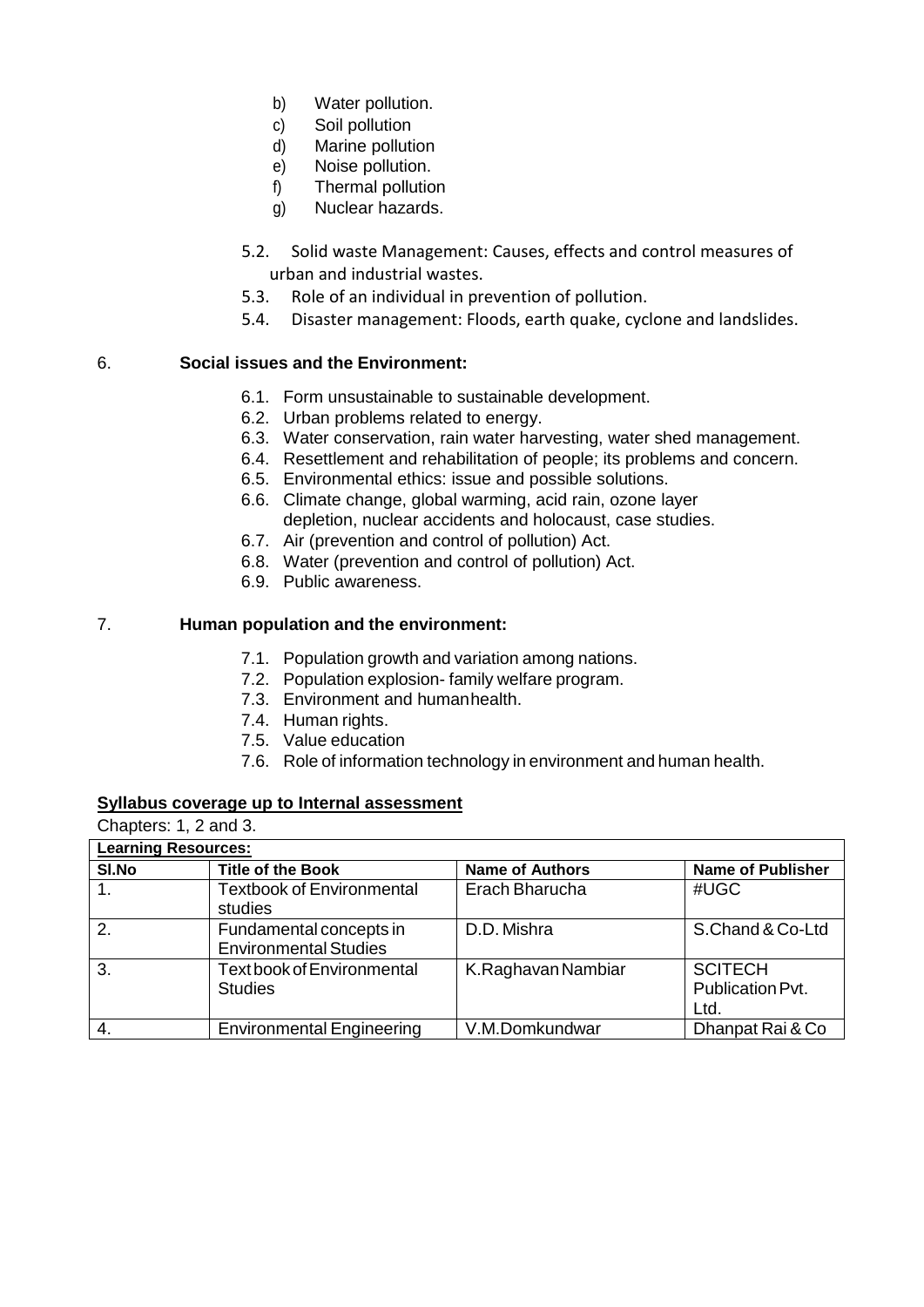# **PR 1. SEMINAR & GD**

| Theory             | 4 Periods per | <b>Sessional</b>    | 50 Marks |
|--------------------|---------------|---------------------|----------|
|                    | week          |                     |          |
| <b>Total</b>       | 60            | <b>End Sem Exam</b> | 50 Marks |
| <b>Periods</b>     |               |                     |          |
| <b>Examination</b> | <b>2hours</b> | <b>Total Marks</b>  | 100Marks |

The students shall present seminar on different topics on Economy, Finance, Politics and General issues in the entire class. There shall not be any grouping of students. The students shall present the seminar topic to the whole class/section. All other students should be allowed and encouraged to put questions to the presenter student, who shall answer the questions. A student has to present seminar on at least 3 topics in a semester. He/she has to submit seminar report for each topic separately, to the teacher concerned, which shall be preserved for verification by the authorities. The students should be encouraged to refer to the magazines, journals, e-materials etc. for preparing for seminar topic. Attendance of all students other than the presenters should be ensured, so that seminar shall be more participative and knowledge of students shall improve by listening to many topics presented.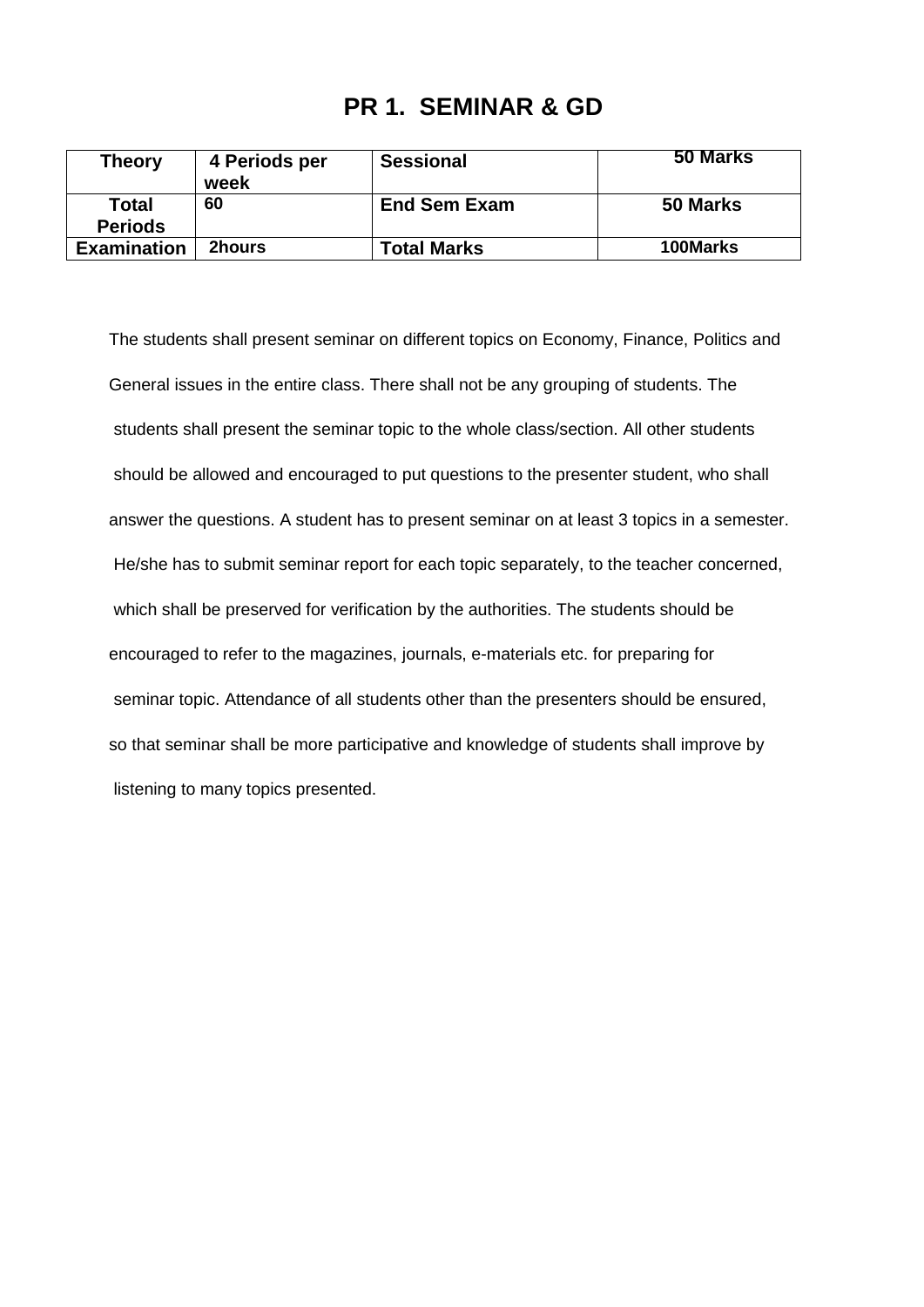# **PR 2. OFFICE AUTOMATION LAB – I**

| <b>Theory</b>                  | 8 Periods per<br>week | <b>Sessional</b>    | 50 Marks  |
|--------------------------------|-----------------------|---------------------|-----------|
| <b>Total</b><br><b>Periods</b> | 120                   | <b>End Sem Exam</b> | 100 Marks |
| <b>Examination</b>             | 2hours                | Total Marks         | 150Marks  |

**Rationale**: It is used to digitally create, store, manipulate, and relay office information and data, needed for accomplishing basic tasks and goals. Office automation makes it possible for business organizations to improve their productivity and recognize easier ways to do business in profits.

**Objective**: It will help the students to understand the concepts of MSWord, MS. Power Point and Internet.

| <b>SL.No</b> | <b>Topics</b>         | <b>Periods</b> |
|--------------|-----------------------|----------------|
| 01           | MS WORD-I             | 30             |
| 02           | MS WORD - II          | 30             |
| 03           | <b>MS POWER POINT</b> | 30             |
| 04           | <b>INTERNET</b>       | 30             |
|              | <b>Total</b>          | 120            |

### **Contents:-**

## **Unit -1 MS WORD – I**

- 1.1 Starting MS Word: Creating document, Parts of Word Window
- 1.2 Mouse operations: Keyboard operations, Individual keys, Entering or typing text , Select- Undo, Redo - cut, delete ,copy, paste, move, paste special
- 1.3 Select all, Find and Replace Bold, Italic, Underline, Strikethrough,
- 1.4 Subscript, superscript. Text effects font colour, font size, style text highlight, Format painter, clear format
- 1.5 Insert bullets, numbering align text, sorting, styles- Insert Page break Page number, Date &Time - Auto Text - Picture, clip art - Shapes, Smart Art - Chart, screen shot - Header &footer - text box - Word Art, Drop cap, Equation, symbol.

#### **Unit- 2 MS WORD – II**

- 1.1 Table and table properties- Draw Table, Eraser ,View gridlines , Merge Cells – Split Cells
- 1.2 Split Table Auto fit Height and Width Text Directions Convert Formula
- 1.3 Page Layout size, Orientation, Margins, Columns, Hyphenation -Watermark, Page colour